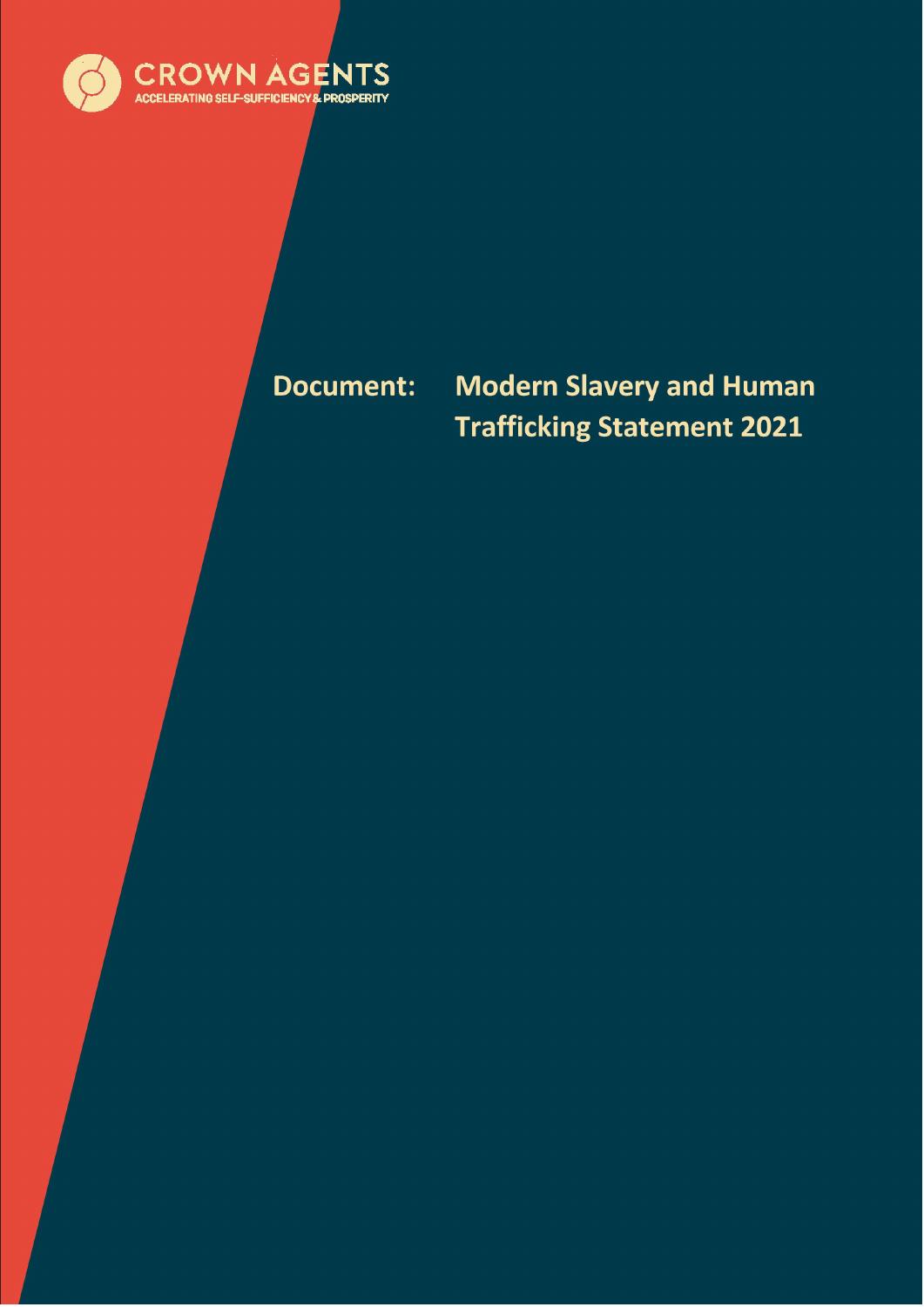### **Modern Slavery and Human Trafficking Statement 2021**

Crown Agents has zero-tolerance to slavery and human trafficking and is committed to maintaining ethical business practice standards. Our Modern Slavery in Business and Supply Chain Policy reflects our commitment to acting ethically and with integrity in all our business relationships and to improve our systems and controls to ensure modern slavery and human trafficking is not taking place anywhere in our supply chains or in any part of our business. Crown Agents partners with Stronger Together, a multi-stakeholder initiative aiming to reduce modern slavery and promote the UK's Modern Slavery Act 2015 and the US' Combatting-Trafficking Regulation.

#### **Our Organisation Structure, Business and Supply Chains:**

Crown Agents works with leaders around the world to accelerate self-sufficiency and prosperity. We offer supply chain, fund management, programme design, delivery and evaluation, training, institutional efficiency, and revenue generation expertise. We do this across health, crisis response and recovery, stabilisation, governance and public administration, climate change and renewable energy sectors, throughout several geographic regions. The board of Crown Agents has oversight of the Modern Slavery and Human Trafficking statement development, implementation and enforcement. We acknowledge that as part of our modus operandi we work in countries that have a high-risk of modern slavery and trafficking. To mitigate this risk, we regularly review our due diligence processes to ensure they are sufficiently robust, utilising various tools to vet our business partners as and when required, particularly in emergency situations, such as our work responding to the Covid-19 pandemic.

#### **Achievements in 2020/21:**

During the financial year ended 30 June 2021 Crown Agents has proactively tackled modern slavery through a variety of means. This has included:

- Targeted training on modern slavery to our Project Management Office and overseas operations, such as in Sierra Leone.
- Enhanced our Business Partner Questionnaire and due diligence processes to include a greater focus on and analysis of modern slavery risk factors.
- Highlighting the risk of modern slavery in our global Covid-19 response and disseminating information to relevant departments such as our procurement and inspections teams.
- Assessment of the procurement and inspections processes to identify and assess potential risk areas.

#### **2021-2022 Plan:**

Crown Agents will continue to identify opportunities to combat modern slavery and trafficking within our supply chain and business operations. We will continue to review the effectiveness of the steps we have taken, including internal audits and engagement with a range of teams, so that preventative measures are further embedded within our various business streams.

We will deliver:

- Targeted modern slavery training to key business streams and projects to ensure comprehensive understanding of the risks of modern slavery and human trafficking in our supply chains and our business.
- Inclusion of modern slavery within the scope of our internal audit test packs as standard
- Annual risk assessment carried out by external auditors.
- Evaluation of the use of third-party risk indices for Modern Slavery and Human Trafficking as a critical part of targeting additional audit procedures and further due diligence.